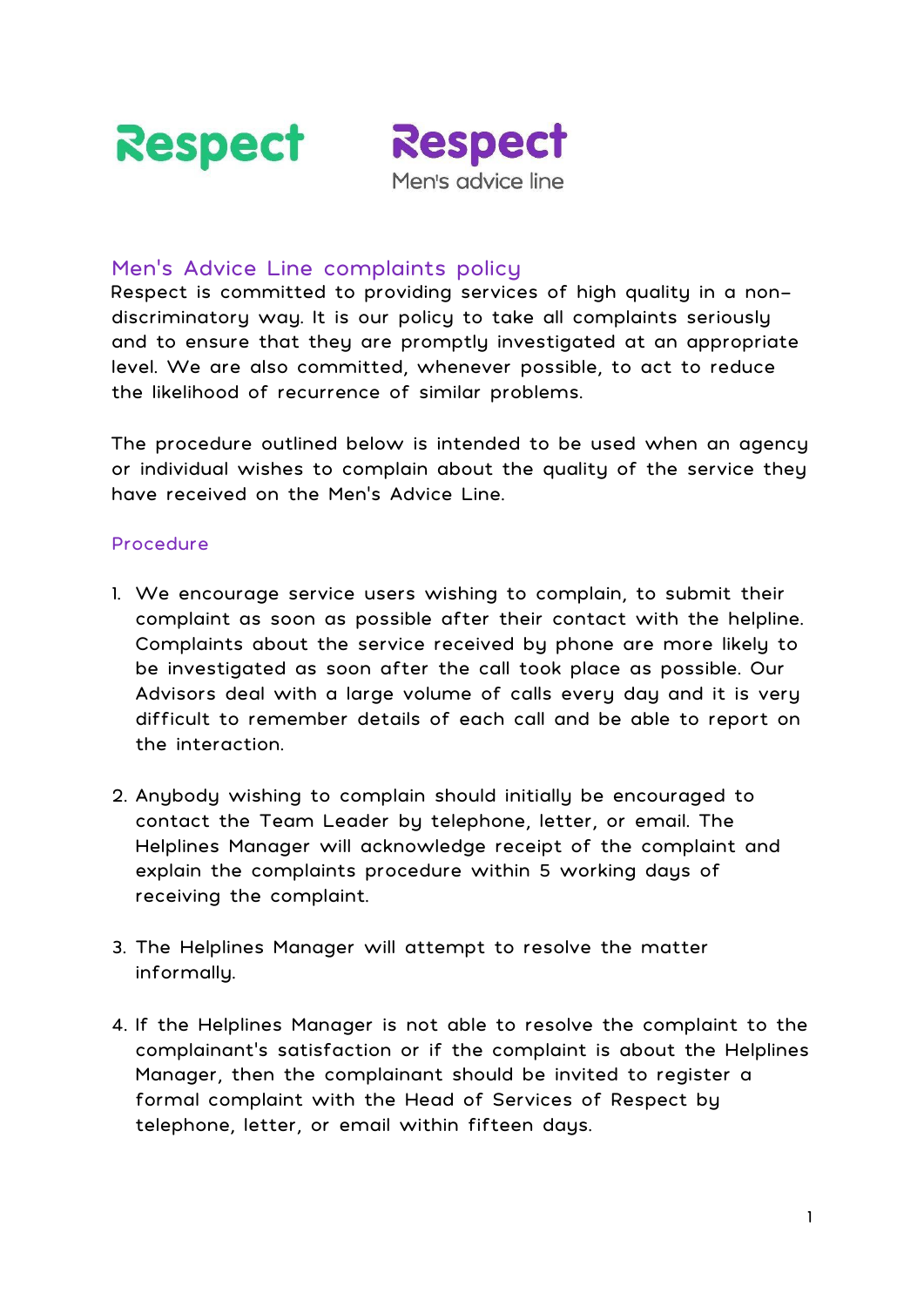- 5. The Head of Services will appoint an investigating officer (in most cases the investigating officer will be the Head of Services themselves) and let the complainant know who will investigate the matter and what the timetable is within five working days of receiving the complaint.
- 6. After investigation, the investigating officer will reply to the complainant with the outcome within ten working days and if this is not possible the investigating officer will explain why to the complainant and let them know when they can expect a reply by.
- 7. In considering the matter the investigating officer should ensure that every opportunity is given to the complainant and the relevant staff to explain and clarify their case.
- 8. If the complaint is upheld, this could result in re-training the staff involved or disciplinary proceedings.
- 9. If the complainant remains dissatisfied after investigation, he or she can appeal to the Chair of Respect's Management Board. The appeal process is as follows:

• Complainants must submit their appeal within five working days of receiving the investigating officer's reply;

The appeal will be sent to the investigating officer and complainants need to state the reasons why they remain dissatisfied with the outcome of the investigation;

• Complainants need also state their explicit consent that the investigating officer will pass their contact details and the details of their interaction with the helpline to the Chair of Respect's Management Board for the sole purpose of dealing with the appeal. The Chair will take extra care ensuring any information identifying complainants is kept secure and confidential.

The Chair may delegate the appeal process to other Board members.

After consideration of the appeal the decision of the Chair (or the Board member considering the appeal) will be final and there will be no further recourse to appeal.

The complainant will be informed of the final decision within a month.